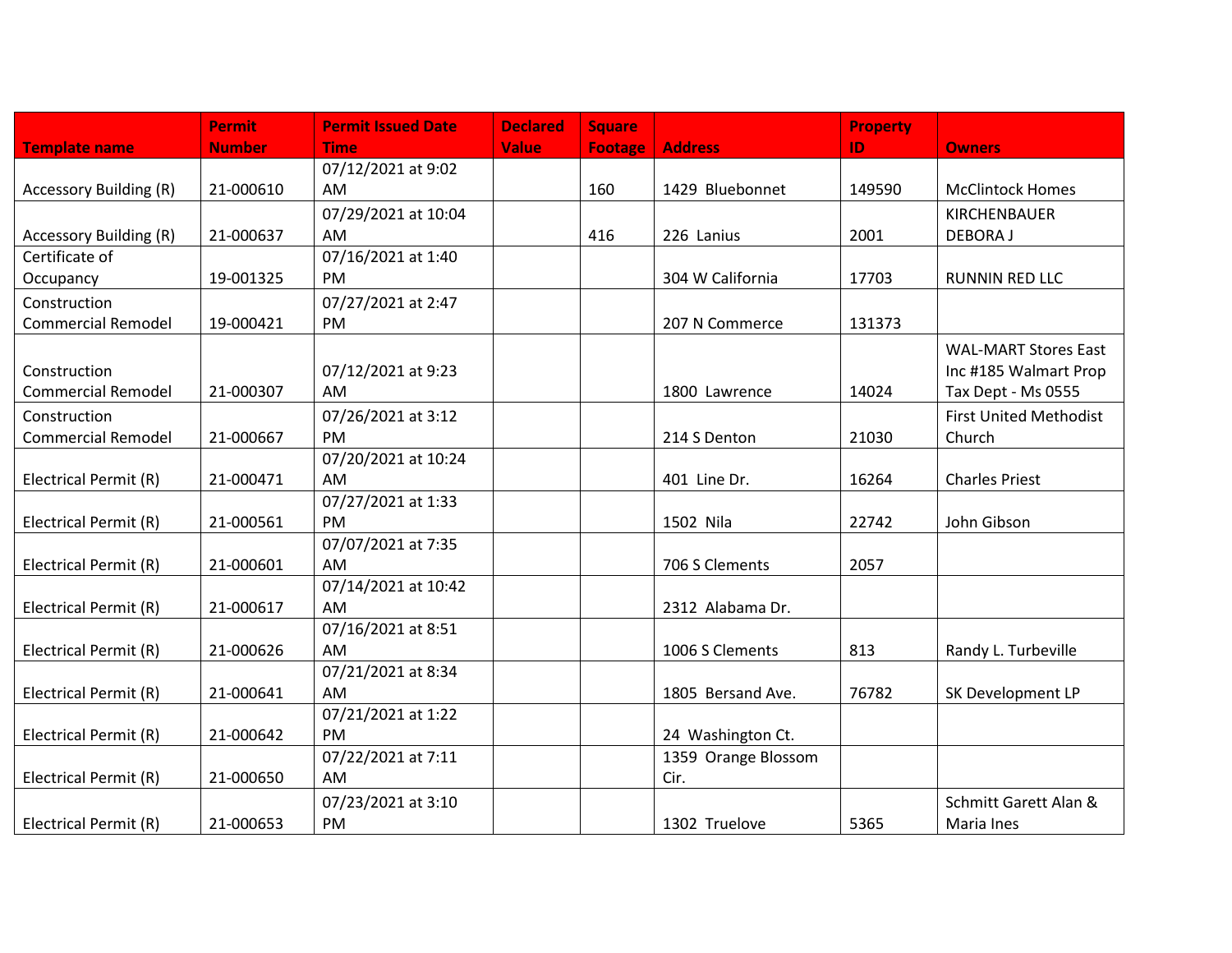|                              |           | 07/22/2021 at 3:00  |       |                       |       |                             |
|------------------------------|-----------|---------------------|-------|-----------------------|-------|-----------------------------|
| Electrical Permit (R)        | 21-000655 | <b>PM</b>           |       | 1509 Natalie          | 15439 | Skaggs Joyce K.             |
|                              |           | 07/26/2021 at 8:42  |       |                       |       |                             |
| Electrical Permit (R)        | 21-000663 | AM                  |       | 700 S Clements        | 19815 | Hargesheimer Louise         |
|                              |           | 07/26/2021 at 8:49  |       |                       |       |                             |
| Electrical Permit (R)        | 21-000664 | <b>AM</b>           |       | 702 S. Clements       |       |                             |
|                              |           | 07/26/2021 at 3:19  |       |                       |       |                             |
| Electrical Permit (R)        | 21-000665 | PM                  |       | 1005 Dodson           | 10393 |                             |
|                              |           | 07/26/2021 at 3:22  |       |                       |       | Brooks Lonnie R. &          |
| Electrical Permit (R)        | 21-000666 | PM                  |       | 1821 Lindsay          | 2200  | Debbie C.                   |
|                              |           | 07/30/2021 at 2:32  |       |                       |       | Parker, Raymond and         |
| Electrical Permit (R)        | 21-000678 | PM                  |       | 1907 Everglade        | 19810 | Misty                       |
| <b>Electrical Validation</b> |           | 07/22/2021 at 1:18  |       |                       |       |                             |
| Permit (C)                   | 20-001218 | PM                  |       | 1301 Corporate Dr     |       | <b>GAF Materials</b>        |
| <b>Electrical Validation</b> |           | 07/23/2021 at 12:29 |       |                       |       |                             |
| Permit (C)                   | 21-000661 | <b>PM</b>           |       | 2094 Westaire Dr      |       |                             |
|                              |           | 07/15/2021 at 10:57 |       |                       |       |                             |
| Fence Permit (R)             | 21-000623 | AM                  |       | 1402 E California     | 12672 | Janette Butler Clinton      |
|                              |           | 07/21/2021 at 1:04  |       |                       |       |                             |
| Fence Permit (R)             | 21-000646 | <b>PM</b>           |       | 1017 Oxford Dr.       | 27763 | Bryan & Brittney Piccini    |
|                              |           | 07/01/2021 at 1:32  |       |                       |       |                             |
| Fire Sprinkler Permit        | 21-000435 | PM                  | 40000 | 3601 N I-35           | 25390 | <b>IFS Coatings Inc</b>     |
|                              |           | 07/15/2021 at 10:47 |       |                       |       |                             |
| Fire Sprinkler Permit        | 21-000607 | AM                  | 479   | 206 N Grand           | 10251 | Tom Thumb #2557             |
|                              |           | 07/23/2021 at 10:17 |       | 1301 Old Sivells Bend |       | Hutcherson David,           |
| Fire Sprinkler Permit        | 21-000618 | AM                  | 15948 | Rd                    | 26352 | <b>Wolfrayet Realty LLC</b> |
|                              |           | 07/01/2021 at 9:58  |       |                       |       | Jose Luis Reyna, Jose       |
| Flatwork (R)                 | 21-000587 | AM                  | 654   | 602 S Grand           | 10297 | Luis Reyna                  |
|                              |           | 07/01/2021 at 9:55  |       |                       |       | Wimmer Richard &            |
| Flatwork (R)                 | 21-000588 | AM                  | 476   | 810 S Taylor          | 21169 | Joseph McCoy                |
|                              |           | 07/19/2021 at 3:28  |       |                       |       |                             |
| Flatwork (R)                 | 21-000634 | PM                  | 1200  | 1207 Culberson        | 15286 | Mayra & Jose Jaramillo      |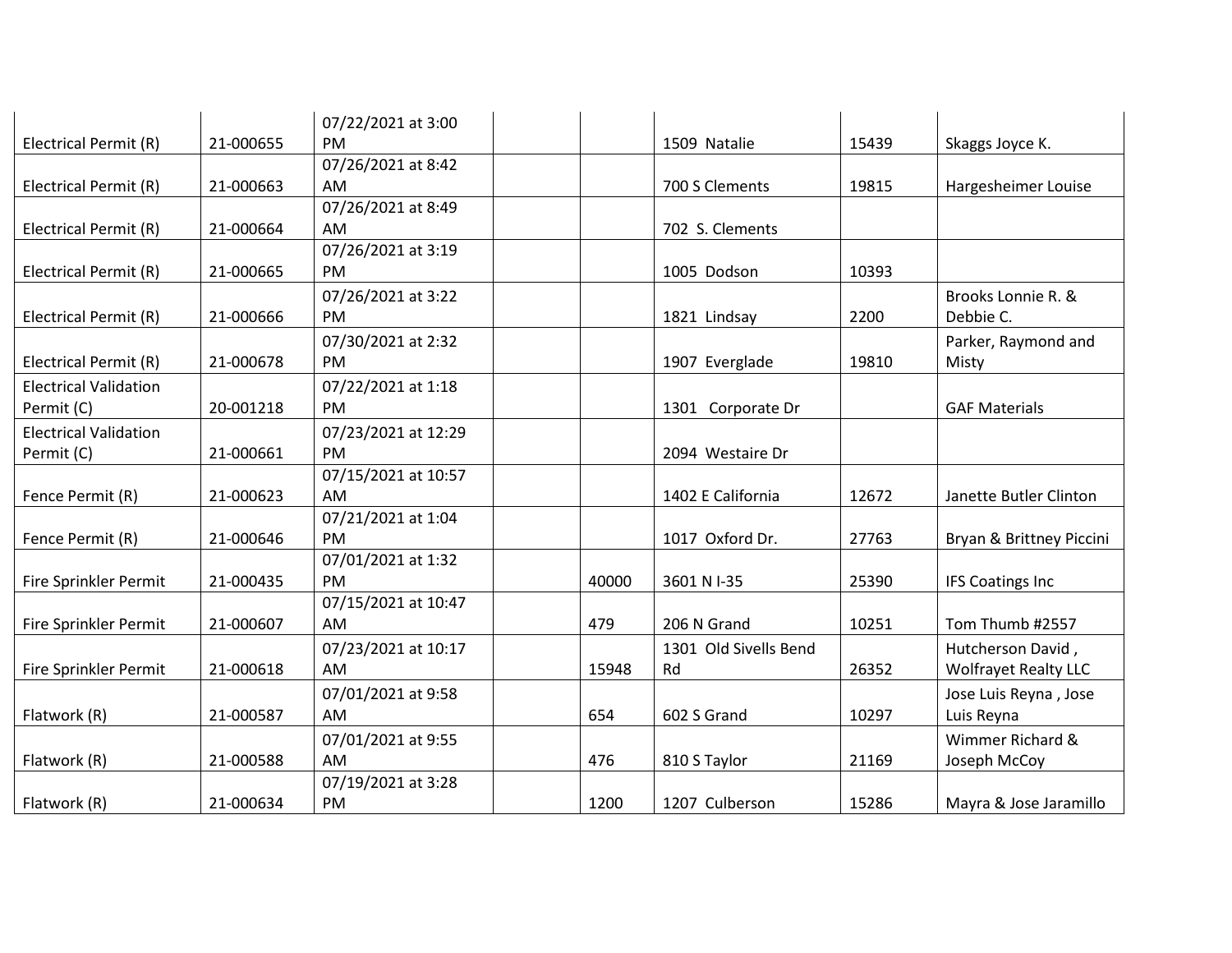|                              |           | 07/13/2021 at 11:06 |                     |       |                          |
|------------------------------|-----------|---------------------|---------------------|-------|--------------------------|
| <b>Mechanical Permit (R)</b> | 21-000613 | AM                  | 813 S Morris        | 18836 | Garcia Marisol           |
|                              |           | 07/22/2021 at 7:17  | 1359 Orange Blossom |       |                          |
| <b>Mechanical Permit (R)</b> | 21-000652 | AM                  | Cir.                |       |                          |
|                              |           | 07/22/2021 at 10:41 |                     |       |                          |
| Mechanical Permit (R)        | 21-000654 | AM                  | 813 S Morris        | 18836 | Garcia Marisol           |
|                              |           | 07/07/2021 at 10:16 |                     |       |                          |
| Plumbing Permit (C)          | 21-000602 | AM                  | 211 N Commerce      | 18277 | Saunders L. H. Jr Etal   |
|                              |           | 07/30/2021 at 10:54 |                     |       |                          |
| Plumbing Permit (C)          | 21-000677 | AM                  | 905 E Hwy 82        | 9923  | RJS Marine Inc           |
|                              |           | 07/02/2021 at 11:30 |                     |       |                          |
| Plumbing Permit (R)          | 21-000592 | AM                  | 927 Ritchey         | 21596 | Walters Teresa & Keri    |
|                              |           | 07/06/2021 at 7:10  |                     |       |                          |
| Plumbing Permit (R)          | 21-000594 | AM                  | 505 Lynch           | 12525 | Hellinger Glenn Etal     |
|                              |           | 07/08/2021 at 3:24  |                     |       |                          |
| Plumbing Permit (R)          | 21-000606 | <b>PM</b>           | 1418 Belcher        | 9833  | Chase Thomas E. Etux     |
|                              |           | 07/13/2021 at 12:39 |                     |       |                          |
| Plumbing Permit (R)          | 21-000614 | <b>PM</b>           | 301 S Morris        | 8466  | Gaskins Ola Almeta       |
|                              |           | 07/20/2021 at 3:11  |                     |       |                          |
| Plumbing Permit (R)          | 21-000633 | <b>PM</b>           | 1104 Locust         | 4270  |                          |
|                              |           | 07/20/2021 at 8:16  |                     |       |                          |
| Plumbing Permit (R)          | 21-000635 | AM                  | 806 S Denton        | n/a   | David & Nancy Moore      |
|                              |           |                     |                     |       | Darby & Casey Straughn   |
|                              |           | 07/30/2021 at 9:40  |                     |       | , Darby & Casey          |
| Plumbing Permit (R)          | 21-000636 | AM                  | 308 Northridge      | 159   | Straughn                 |
|                              |           | 07/22/2021 at 8:27  |                     |       |                          |
| Plumbing Permit (R)          | 21-000648 | AM                  | 611 N Denton        | 3187  | <b>CASTILLO JOSEFINA</b> |
|                              |           | 07/22/2021 at 7:10  | 1359 Orange Blossom |       |                          |
| Plumbing Permit (R)          | 21-000651 | AM                  | Cir.                |       |                          |
|                              |           | 07/23/2021 at 8:07  |                     |       |                          |
| Plumbing Permit (R)          | 21-000660 | AM                  | 1406 E California   | 2342  | Chambers Jim             |
|                              |           | 07/27/2021 at 8:15  |                     |       |                          |
| Plumbing Permit (R)          | 21-000670 | AM                  | 1818 Mill           | 20104 |                          |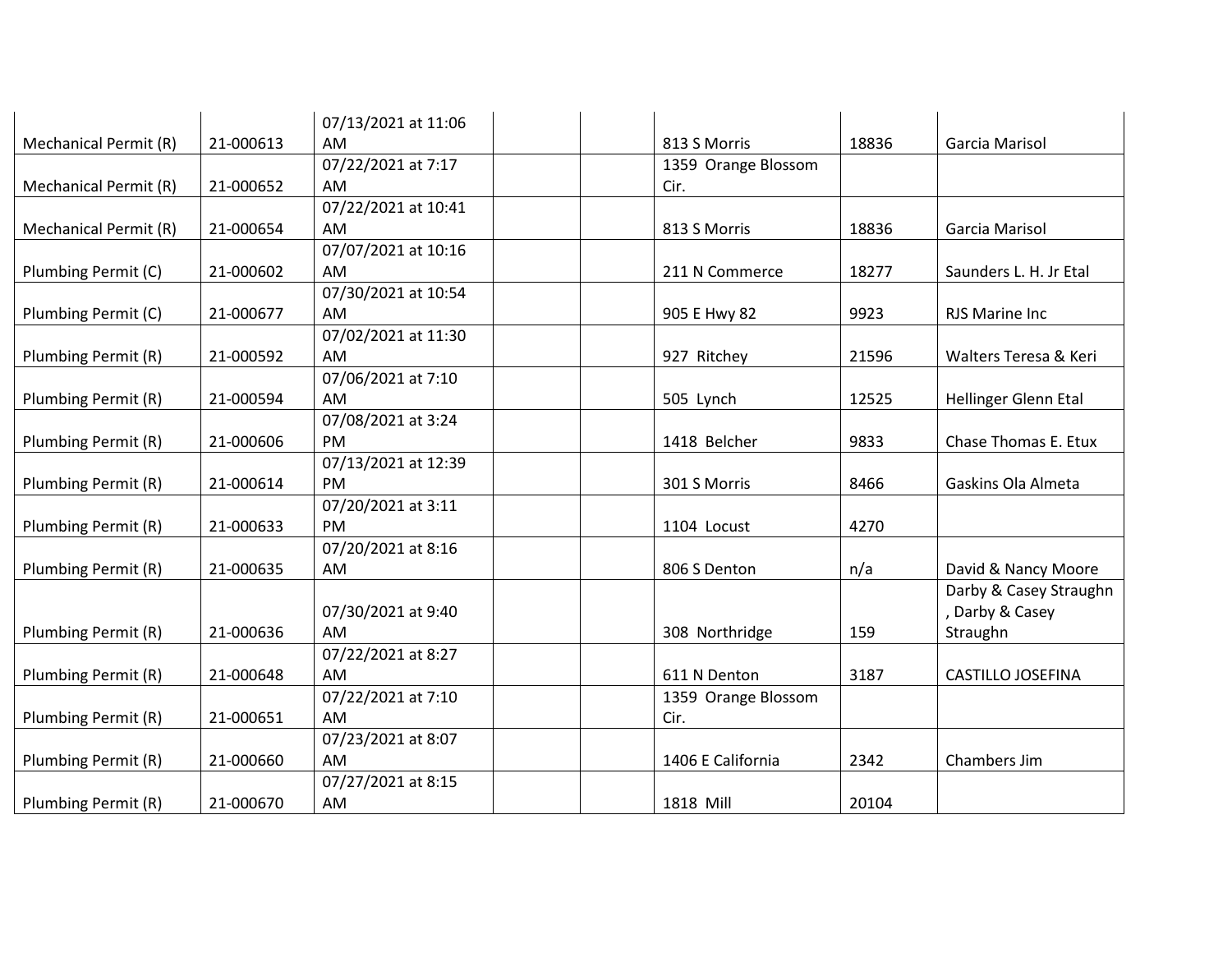|                            |           | 07/28/2021 at 1:26  |                   |       |                            |
|----------------------------|-----------|---------------------|-------------------|-------|----------------------------|
| Plumbing Permit (R)        | 21-000674 | <b>PM</b>           | 1515 E Tennie     | 19034 | Simmons Bradford L.        |
| <b>Plumbing Validation</b> |           | 07/14/2021 at 7:42  |                   |       | <b>North Central Texas</b> |
| Permit (C)                 | 21-000616 | AM                  | 1525 W California | 25174 | College                    |
|                            |           | 07/01/2021 at 3:43  |                   |       |                            |
| <b>Residential Remodel</b> | 21-000590 | PM                  | 400 N Denton      | 20642 |                            |
|                            |           | 07/06/2021 at 3:41  |                   |       |                            |
| <b>Residential Remodel</b> | 21-000600 | PM                  | 916 Rusk          | 27969 | Reeves Kenneth P.          |
|                            |           | 07/12/2021 at 2:19  |                   |       |                            |
| <b>Residential Remodel</b> | 21-000611 | PM                  | 1104 N Howeth     | 12596 | <b>BAXTER VIVIAN A</b>     |
|                            |           | 07/15/2021 at 1:12  |                   |       | Zwinggi Leonard, Jose      |
| <b>Residential Remodel</b> | 21-000624 | PM                  | 1311 N Clements   | 12264 | Salinas                    |
|                            |           |                     |                   |       | Northwest                  |
|                            |           |                     |                   |       | Management Inc Jose &      |
|                            |           | 07/15/2021 at 1:25  |                   |       | Rosa I. Delgado            |
| <b>Residential Remodel</b> | 21-000625 | <b>PM</b>           | 645 N Taylor      | 19253 | Contract                   |
|                            |           | 07/16/2021 at 10:44 |                   |       |                            |
| <b>Residential Remodel</b> | 21-000629 | AM                  | 1019 N Commerce   | 1282  | Alicia Huerta              |
|                            |           | 07/06/2021 at 10:08 |                   |       |                            |
| Roofing Permit (R)         | 21-000595 | AM                  | 1016 Kent         | 14439 | Mims Aaron J. Etux         |
|                            |           | 07/06/2021 at 10:14 |                   |       | Shurbet Traci L. & Doris   |
| Roofing Permit (R)         | 21-000596 | AM                  | 728 Cunningham    | 2707  | F. Scoggins                |
|                            |           | 07/06/2021 at 11:16 |                   |       |                            |
| Roofing Permit (R)         | 21-000597 | AM                  | 830 E Pecan       | 16347 | Kelli Sorrell              |
|                            |           | 07/06/2021 at 12:56 |                   |       |                            |
| Roofing Permit (R)         | 21-000598 | <b>PM</b>           | 2003 Maplewood    | 2256  | Fleeman Tim & Yulonda      |
|                            |           | 07/08/2021 at 11:25 |                   |       |                            |
| Roofing Permit (R)         | 21-000604 | <b>AM</b>           | 1305 S Howeth     | 15432 | Sparkman Jordan M.         |
|                            |           | 07/08/2021 at 12:48 |                   |       |                            |
| Roofing Permit (R)         | 21-000605 | PM                  | 1000 N Morris     | 2733  | Bush J. C.                 |
|                            |           | 07/12/2021 at 7:25  |                   |       |                            |
| Roofing Permit (R)         | 21-000609 | AM                  | 502 S Denton      | 1674  | Campbell Derrick & Kay     |